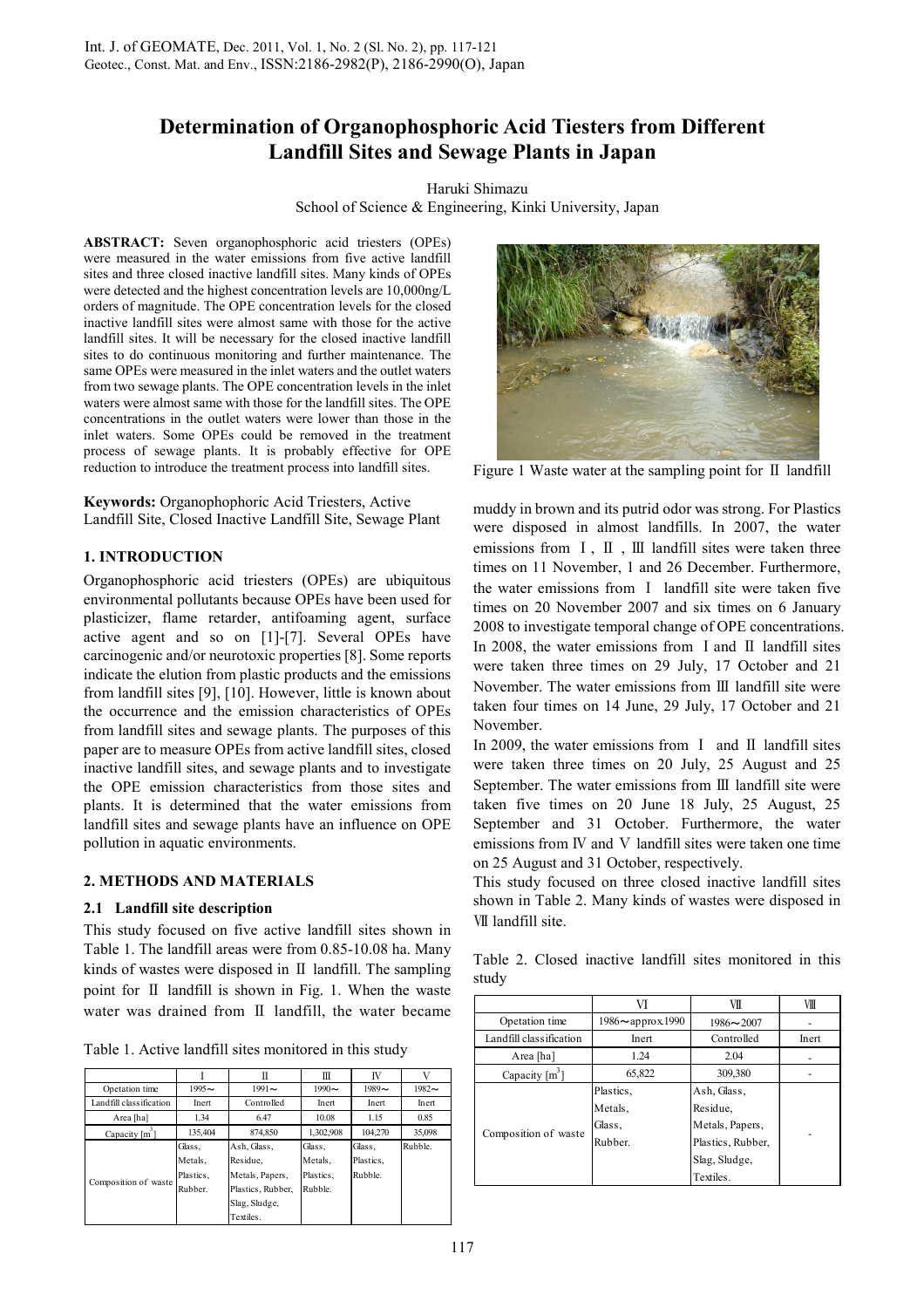

Figure 2 Leachates at the sampling point for Ⅵ landfill

The sampling point for Ⅵ landfill is shown in Fig. 2. The leachates were always emitted from the pipe. The brown solid is included so much in the leachates. Their putrid and machine oil odors were strong.

In 2008, the leachates from Ⅵ landfill site were taken twice on 17 October and 21 November.

In 2009, the leachates from Ⅵ landfill were taken five times on 20 June, 18 July, 25 August, 25 September and 31 October. The leachates from Ⅶ landfill site were taken twice on 18 July and 31 October. Furthermore, the leachates from Ⅷ landfill site were taken four times on 18 July, 25 August, 25 September and 31 October.

For active landfill site, there were twenty, nine, twelve, one and one samples from  $I$ ,  $II$ ,  $III$ ,  $IV$  and  $V$  landfill site, respectively. For closed inactive landfill site, there were seven, two and four samples from VI, VII and VII landfill site, respectively.

# **2.2 Sewage plant description**

This study focused on two sewage plants shown in Table 3. The treatment capacities for IX and X sewage plants were 75,000 m<sup>3</sup>/d and 380,000 m<sup>3</sup>/d, respectively. The treatment processes were anaerobic-anoxic-oxic process and step aeration process.

In 2009, the inlet water in IX sewage plant was taken one time on 19 October. The outlet waters in Ⅸ sewage plant were taken twice on 18 September and 19 October. Furthermore, the inlet waters in  $X$  sewage plant were taken eight times on 29 September, 2 and 3 October to investigate temporal change of OPE concentrations. The outlet water in Ⅹ sewage plant was taken one time on 29 September. There were three and nine samples for  $IX$  and  $X$  sewage plant, respectively.

Table 3. Sewage plants monitored in this study

| Opetation commencement       | 1986                          | 1972                  |
|------------------------------|-------------------------------|-----------------------|
| Service area $[km^2]$        | 28.81                         | 72.13                 |
| Service population           | 163,209                       | 651,737               |
| Treatment capacity $[m^3/d]$ | 75,000                        | 380,000               |
| Treatment process            | Anaerobic-anoxic-oxic process | Step aeration process |

# **2.3 Analytical methods and instruments**

Seven OPEs shown in Table 4 were measured. Those are object chemicals because many kinds of studies have been reported that they are fluently detected in aquatic and airborne environments [3]-[6].

|  | Table 4. Measured OPEs in this study |  |  |  |
|--|--------------------------------------|--|--|--|
|--|--------------------------------------|--|--|--|

| Chemicals                              | <b>CAS</b> Number | abbr. | logKow |
|----------------------------------------|-------------------|-------|--------|
| Tributyl phosphate                     | 000126-73-8       | TRP   | 4.00   |
| Tri-2-butoxyethyl phosphate            | 000078-51-3       | TBXP  | 3.75   |
| Tri-2-chloroyethyl phosphate           | 000115-96-8       | TCEP  | 1.44   |
| Tris (1,3-dichloroisopropyl) phosphate | 013674-87-8       | TDCPP | 3.65   |
| Triethyl phosphate                     | 000078-40-0       | TEP   | 0.80   |
| Tris (2-ethylhexyl) phosphate          | 000078-42-2       | TEHP  | 4.23   |
| Triphenyl phosphate                    | 000115-86-6       | TPP   | 4.59   |

\* These abbreviations are used in this study.

\*\* logKow values are obtained from reference [11], [12].

In the preparation, the water sample is filtered with glass fiber prefilter (MILLIPORE AP40, nominal pore size 0.7  $\mu$  m). OPEs in the filtered water are given as the solved OPEs. OPEs in the suspended matter on the glass fiber are given as the suspended OPEs.

Each 1000 ml filtered sample is passed into the solid phase extraction column (WATERS PS-2) at the rate of 20 ml/min. The column is dried with air by means of sanction pump. The chemicals are eluted by passing 5 ml of dichloromethane through the column. The extract is concentrated to  $0.1$  ml under a  $N<sub>2</sub>$  flow. Hexane is added to the extract until 2 ml.

Each glass fiber prefilter sample is dried in a dark place over night and put into a vial with 15ml of dichloromethane. The chemicals are extracted with ultrasonic waves. The extract is filtered and concentrated to  $0.1$  ml under a  $N<sub>2</sub>$ flow. Hexane is added to the extract until 2 ml. The chemicals in these extracts are determined with gas chromatograph with mass spectrometer (Agilent technologies, 5975B inert XL E/CI MSD).

The operation condition for GC/MS (gas chromatograph with mass spectrometer) is shown in Table 5. After qualifying by three typical SIM mass, each OPE is quantified by the largest SIM mass. The detection limits were calculated from threefold values of signal-noise ratio in the baseline of chromatogram. The recoveries and the variation coefficients for solved OPEs in this analysis ranged from 70% to 120% and from 7% to 20%, respectively.

Table 5. Operation condition for GC/MS in this study

| 5975B inert XL E/CI MSD (Agilent Technologies) |                                                                                                       |  |  |
|------------------------------------------------|-------------------------------------------------------------------------------------------------------|--|--|
| Column                                         | $HP-5MS(30m \times 0.25mmf, 0.25mm)$                                                                  |  |  |
| Oven temperature                               | $50^{\circ}$ C(1.5min) $\rightarrow$ 20 $^{\circ}$ C/min $\rightarrow$ 180 $^{\circ}$ C $\rightarrow$ |  |  |
|                                                | $5^{\circ}$ C/min $\rightarrow$ 280 $^{\circ}$ C(2min)                                                |  |  |
| Injection temperature                          | $250^{\circ}$ C                                                                                       |  |  |
| Injection method                               | Splitless, 2uL                                                                                        |  |  |
| Carrier gas                                    | He                                                                                                    |  |  |
| Detector temperature                           | $230^{\circ}$ C                                                                                       |  |  |
| SIM mass                                       | TBXP: 125, 199, 227<br>TBP: 99, 151, 211                                                              |  |  |
|                                                | TCEP: 249, 205, 251<br>TDCPP: 191, 209, 193                                                           |  |  |
|                                                | TEHP: 99, 113, 211<br>TEP: 155, 99, 127                                                               |  |  |
|                                                | TPP: 326, 325, 215                                                                                    |  |  |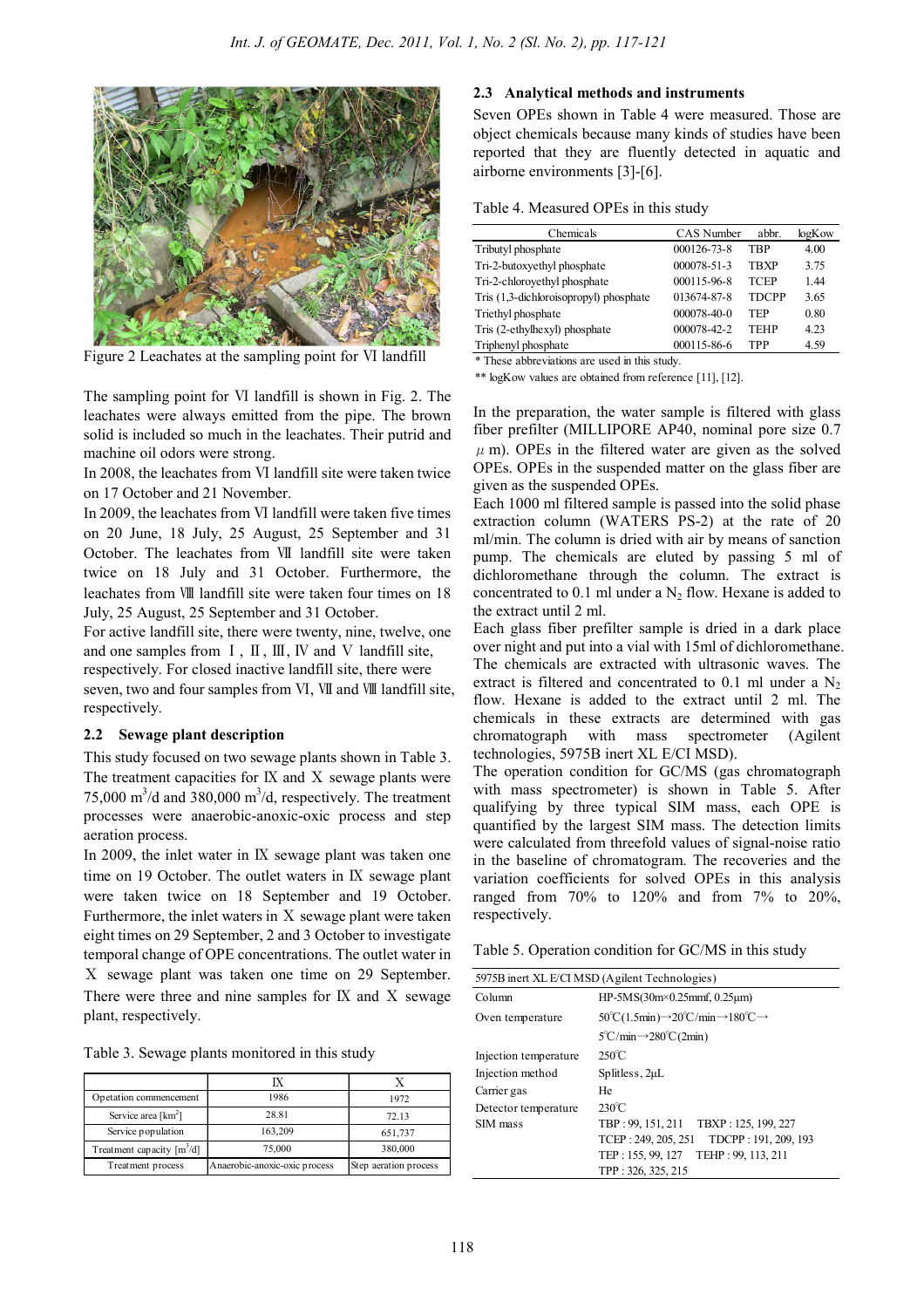# **3 RESULTS AND DISCUSSION**

#### **3.1 OPEs from active landfill sites**

Seven OPEs were measured in the water emissions from five active landfill sites. The solved OPEs and PAHs in the water emissions from the active landfill sites are shown in Table 6.

Table 6. OPE concentrations in the water emissions from the active landfills

|              | Solved OPEs       |        | Suspended OPEs      |        |
|--------------|-------------------|--------|---------------------|--------|
|              | $\lceil$ ng/L]*   | $DR**$ | $\lceil$ ng/L]*     | $DR**$ |
| <b>TRP</b>   | 337(49.0-2670)    | 39/43  | $61.4(9.22 - 1340)$ | 43/43  |
| <b>TBXP</b>  | 1250(49.2-6110)   | 26/43  | 755(456-834)        | 5/43   |
| <b>TCEP</b>  | 926(47.4-3850)    | 31/43  | 252(8.12-713)       | 18/43  |
| <b>TDCPP</b> | $51.9(20.6-83.1)$ | 2/43   | 204(41.3-366)       | 2/43   |
| <b>TEP</b>   | 1400(43.1-20900)  | 40/43  | 18.4(4.32-415)      | 36/43  |
| <b>TEHP</b>  | $31.0(3.9-58.1)$  | 2/43   | $8.77(1.17-29.0)$   | 18/43  |
| <b>TPP</b>   | 58.7(15.0-329)    | 13/43  | 49.1(18.1-204)      | 5/43   |

\* Median(min-max)

\*\* Detection rate

For active landfill sites, the solved OPEs for the high detected frequencies were TBP, TBXP, TCEP, and TEP. The suspended OPEs for the high detected frequencies were TBP and TEP. The highest concentrations of the solved OPEs and the suspended OPEs were 20,900 ng/L for TEP and 1340 ng/L for TBP.

The total concentrations and the component ratios of OPEs in water emissions from active landfill sites were shown in Fig.3. The concentrations and component ratios were different in each landfill site. The total of solved OPEs and suspended OPEs from II landfill site were lower than those from the other landfill sites because many kinds of wastes were disposed. However, the OPE concentrations for Ⅰ and Ⅲ landfill sites were high. It may be due to plastic wastes because typical OPEs containing plastic products such as TBXP, TCEP, and TEP were so high [1], [13].



Figure 3 Total concentrations and component ratios of OPEs in the water emissions from the active landfill sites

The temporal changes of OPEs in the water emissions from Ⅰlandfill site on 20 November 2007 were shown in Fig.4. TBP, TBXP, TCEP, and TEP ranged from approximately



Figure 4 Temporal changes of OPEs in the water emissions from I landfill site (Nov.2007)

1000 ng/L to 2000 ng/L. The specific trends of OPE concentrations were not observed. The trends of OPE concentrations on 6 January 2008 were almost same. It probably indicates that these OPEs were gradually dissolved from plastic wastes and/or contaminated soils and emitted to the environment [1].

#### **3.2 OPEs from closed inactive landfill sites**

Seven OPEs were measured in the water emissions from three closed inactive landfill sites. The solved OPEs and PAHs in the water emissions from the closed inactive landfill sites are shown in Table 7.

For closed inactive landfill sites, the solved OPEs for the high detected frequencies were TBP, TBXP, TDCPP, and TEP. The suspended OPEs for the high detected frequencies were TBP, TEP, and TEHP. The highest concentrations of the solved OPEs and the suspended OPEs were 6870 ng/L for TBP and 3780 ng/L for TBP. The OPE concentration levels for the closed inactive landfill sites were almost same with those for the active landfill sites. In spite of the closed inactive landfill sites, the OPE concentration levels were high. It shows that the closed inactive landfill sites need continuous monitoring and further maintenance.

Table 7. OPE concentrations in the water emissions from the closed inactive landfills

|              | Solved OPEs                   |        | Suspended OPEs           |        |
|--------------|-------------------------------|--------|--------------------------|--------|
|              | $\lceil \text{ng/L} \rceil^*$ | $DR**$ | $\lceil$ ng/L $\rceil$ * | $DR**$ |
| <b>TBP</b>   | 1490(321-6870)                | 13/13  | 50.4(4.05-3780)          | 13/13  |
| <b>TBXP</b>  | 628(210-4230)                 | 8/13   | 6.21                     | 1/13   |
| <b>TCEP</b>  | 89.3                          | 1/13   | 29.2                     | 1/13   |
| <b>TDCPP</b> | 52.5(37.0-277)                | 7/13   | ND.                      | 0/13   |
| <b>TEP</b>   | 1360(30.9-4290)               | 13/13  | $15.8(2.05 - 503)$       | 10/13  |
| <b>TEHP</b>  | 3.00                          | 1/13   | $6.59(3.36-17.8)$        | 10/13  |
| TPP          | ND                            | 0/13   | ND                       | 0/13   |

\* Median(min-max)

\*\* Detection rate \*\*\* ND means Not detected.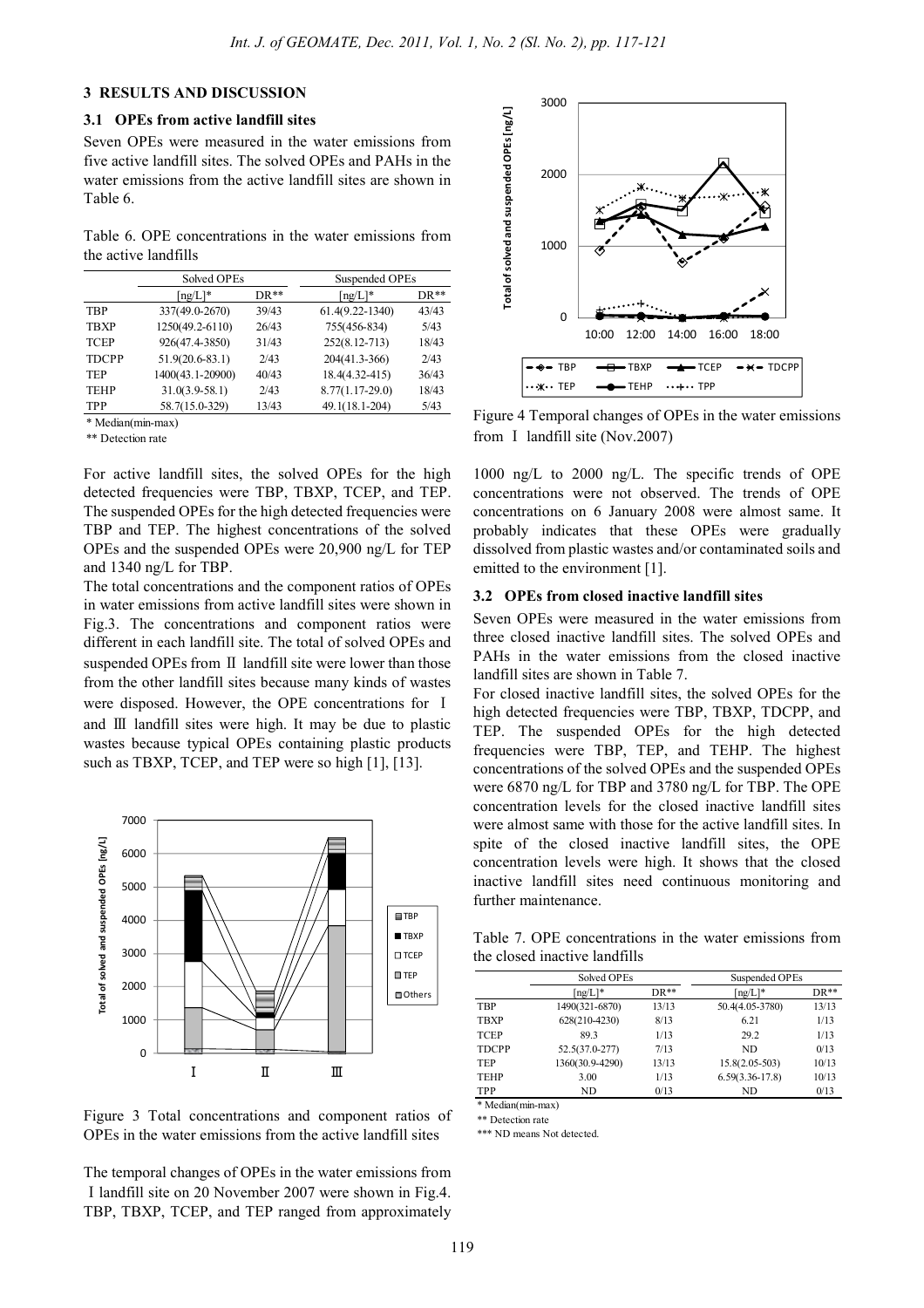# **3.3 Effects of water temperature and rainfall on OPE emissions from landfill sites**

Effects of water temperature and rainfall on OPE emissions from landfill sites were investigated. Figure 5 shows the relationship between OPE concentrations in the water emissions from the landfill sites and water temperature. The correlation coefficient for the active landfill sites is so low because wastes are continuously disposed in the active landfill sites. However, the relationship between OPE emissions and water temperature for the closed inactive landfill sites is a little significant. The disposed wastes containing OPEs were so closed for a long time that water temperature could depend on the elution characteristics for OPEs.



Figure 5 Relationship between OPEs in the water emissions from landfill sites and water temperature

Figure 6 shows the relationship between OPE concentrations in the water emissions from the landfill sites and rainfall. For both active landfill sites and closed inactive landfill sites, the significant relationship between OPE emissions and rainfall were not observed.



Figure 6 Relationship between OPEs in the water emissions from landfill sites and rainfall

The quantity of water emissions is not related with total of rainfall for seven days before sampling. It could be due to the complex mechanism of rainfall elution from landfill sites.

#### **3.4 OPE partition characteristics in water emission from active landfill sites**

Suspended OPEs / solved OPEs partition coefficients (Ksw) in water emissions from active landfill sites are shown in Fig. 7. The shown OPEs were detected both filtered water and suspended matter. Each dot means the median value of Ksw. Each Ksw range means from minimum value to maximum value. TEP is the most hydrophilic and TPP is the most hydrophobic, as shown in Table 4. The trend indicates that logKsw would be higher for hydrophobic OPEs.



Figure 7 Median and range of Ksw for detected OPEs both filtered water and suspended matter

#### **3.5 OPEs from sewage plants**

Seven OPEs were measured in the inlet waters and outlet waters for two sewage plants. The solved OPEs and PAHs in the inlet waters and the outlet waters for the sewage plants are shown in Table 8 and 9.

In the inlet waters, the solved OPEs for the high detected frequencies were TBP, TDCPP, TEP, TEHP, and TPP. The suspended OPEs for the high detected frequencies were TBP and TEHP. The highest concentrations of the solved OPEs and the suspended OPEs were 36,200 ng/L for TBXP and 842 ng/L for TBP. The temporal changes of OPEs in the inlet waters from Ⅸ sewage plant were investigated. The specific trends of OPE concentrations were not observed as those for Ⅰlandfill site shown in Fig.2. In the outlet waters, the highest concentrations of the solved OPEs

Table 8. OPE concentrations in the inlet waters for the sewage plants

|              | Solved OPEs      |        | Suspended OPEs             |        |
|--------------|------------------|--------|----------------------------|--------|
|              | $\lfloor$ ng/L]* | $DR**$ | $\lfloor$ ng/L $\rfloor^*$ | $DR**$ |
| <b>TBP</b>   | 764(441-14,700)  | 9/9    | 159(40.3-842)              | 9/9    |
| <b>TBXP</b>  | 6920(1530-36200) | 9/9    | 140                        | 1/9    |
| <b>TCEP</b>  | 3150(1320-4500)  | 4/9    | ND.                        | 0/9    |
| <b>TDCPP</b> | 190(106-404)     | 7/9    | ND.                        | 0/9    |
| <b>TEP</b>   | 129(86.3-357)    | 9/9    | 36.1                       | 1/9    |
| <b>TEHP</b>  | $76.4(28.7-115)$ | 9/9    | 266(118-508)               | 9/9    |
| <b>TPP</b>   | 79.4(61.2-108)   | 9/9    | ND                         | 0/9    |

\* Median(min-max)

\*\* Detection rate

\*\*\* ND means Not detected.